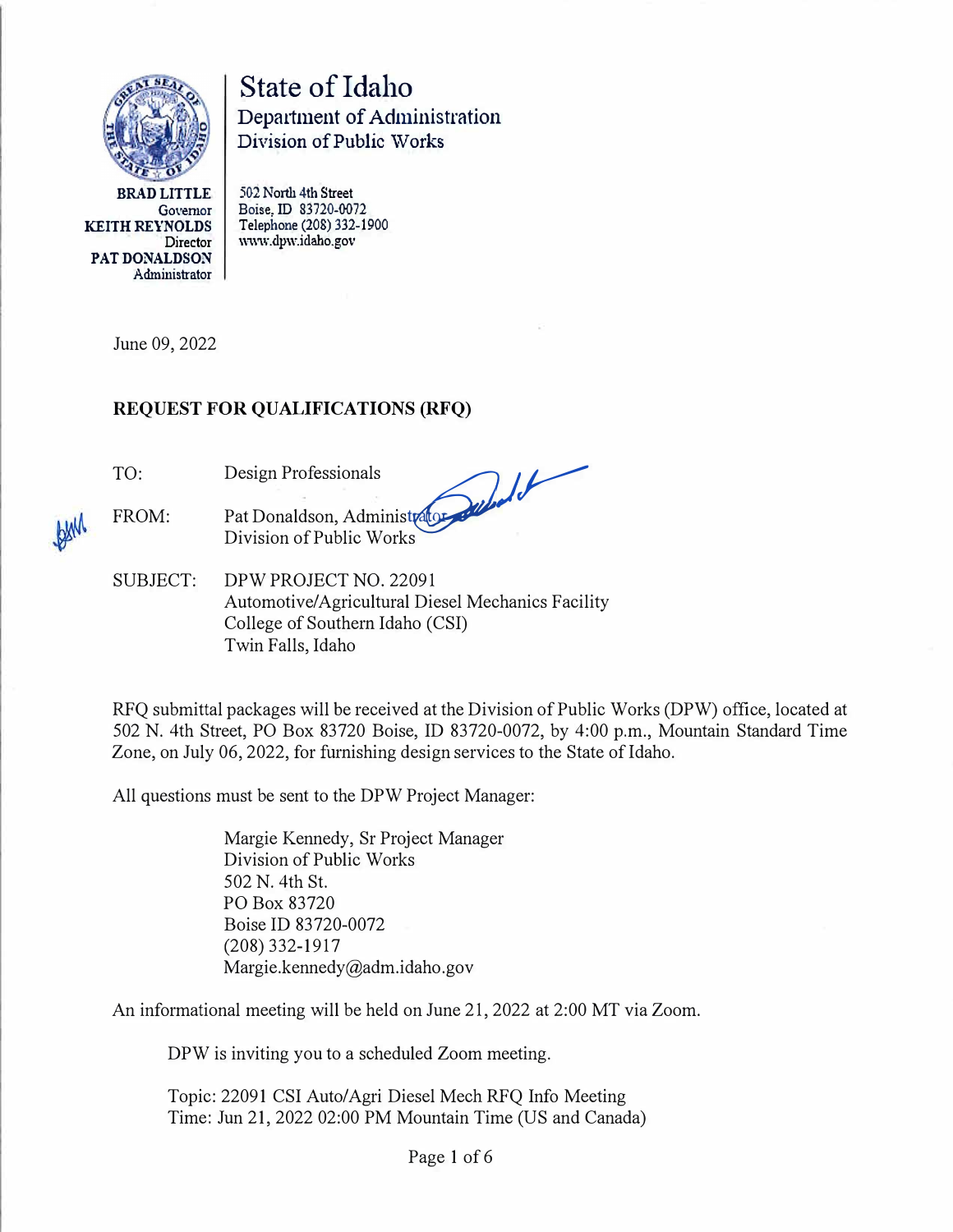Join Zoom Meeting

[https://us02web.zoom.us/j/81168966374?pwd](https://us02web.zoom.us/j/81168966374?pwd=Yk9VYnFsb:XZ3d0M3TmhKQmF2ZGpE Zz09)=Yk9VYnFsbXZ3d0M3TmhKQmF2ZGpE Zz09

Meeting ID: 811 6896 6374 Passcode: 439378 One tap mobile + 13462487799,,81168966374#,,,, \*439378# US (Houston) + 16699009128,,81168966374#,,,,\*439378# US (San Jose)

Dial by your location + 1 346 248 7799 US (Houston) + 1 669 900 9128 US (San Jose) + 1 253 215 8782 US (Tacoma) Meeting ID: 811 6896 6374 Passcode: 439378 Find your local number: https://us02web.zoom.us/u/kL V qdWJBz

Modifications (addenda) to this RFQ, if any, will be posted on the Division of Public Works web page at https://dpw.idaho.gov/professional-services/. It is recommended that responders to this RFQ check this page prior to making their submittal.

Funding for the project is from the State. The Division of Public Works (DPW) will administer the project according to the terms and conditions of the award, State laws and guidelines. The Design Professional will receive general instructions through the State. A Project Manager from DPW will be assigned to serve as project manager and liaison between the Department of Administration, the Agency, and the Design Professional.

The Design Professional shall warrant the following: not knowingly hire or engage any illegal aliens or persons not authorized to work in the United States as required by Title 67, Chapter 79, Idaho Code. The Design Professional shall take steps to verify that it does not hire or engage any illegal aliens or persons not authorized to work in the United States; and that any misrepresentation in this regard or any employment of persons not authorized to work in the United States constitutes a material breach and shall be cause for the imposition of monetary penalties and/or termination of any Contract resulting from this RFQ.

### **DESCRIPTION OF PROJECT**

The scope of work includes a new ground-up building of approximately 40,000 square feet to be located on the College of Southern Idaho's main campus. The new building will support educational programs related to automotive service, heavy duty diesel truck service, heavy and agricultural equipment technology, industrial engineering, and possibly autobody repair technology. With early college initiative in Idaho, this building may also support limited high school aged students and possibly share space with high school programs.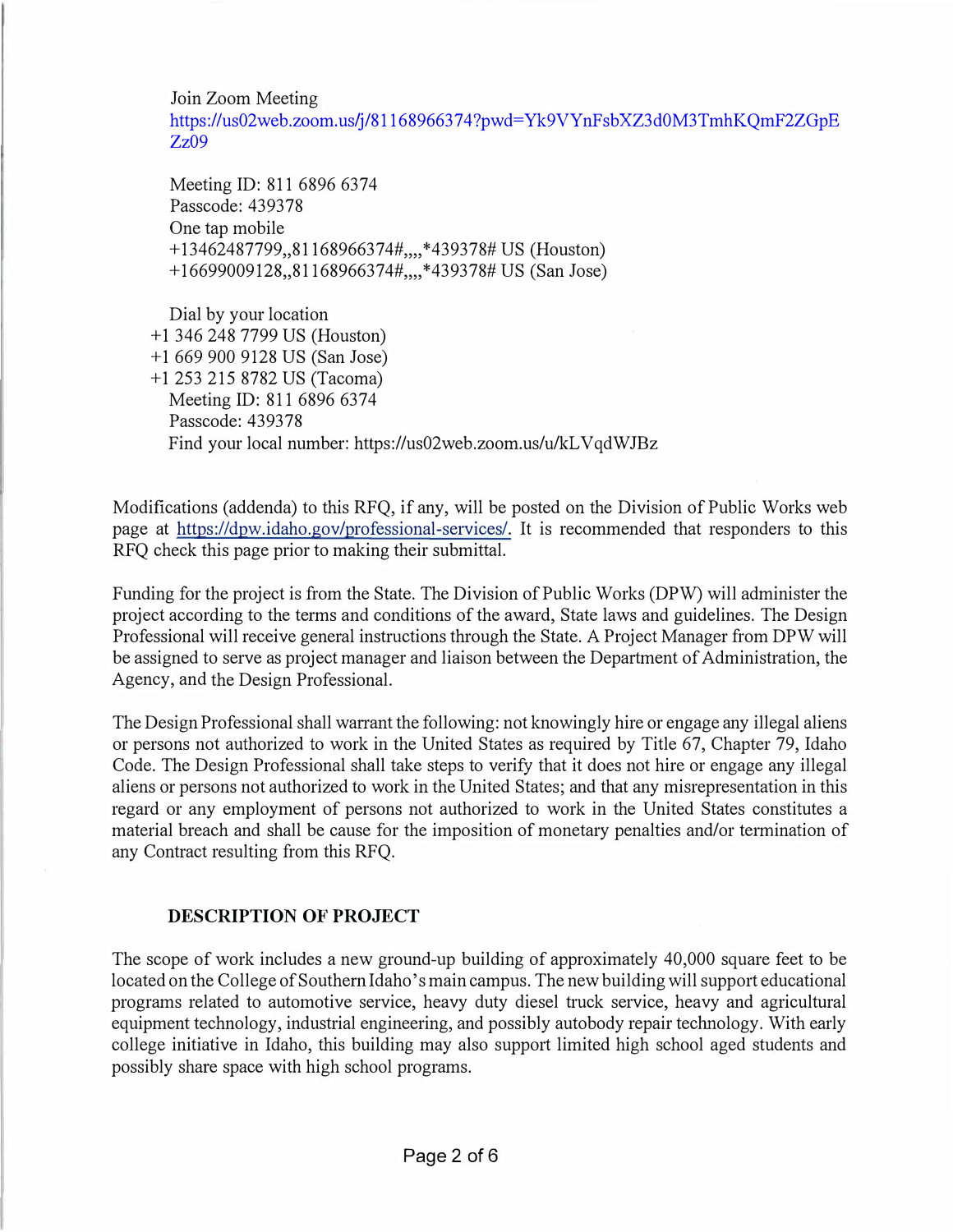### **REQUIRED SERVICES**

The State of Idaho, through the Division of Public Works is requesting proposals for complete design services including observation during construction. A total project budget has been estimated at a minimum of \$12,000,000 and includes fees, reimbursables, contingencies, tests, other project related expenses. Additional funding may be available. A relatively compete construction cost estimate will be required following the Schematic Design Phase and must be updated at each additional phase.

The Design Professional and Consultants shall be licensed to practice in the State of Idaho for their specific disciplines.

The Design Professional will be responsible for programming, schematic design, design development, construction documents, approvals by the authorities having jurisdiction, bidding, construction administration, and project closeout.

The Design Professional will be required to upload all documents to DPW's Owner's webbased project management system, Projectmates. Documents may include, but are not limited to meeting minutes, sketches, diagrams, programming analysis, drawings, project manuals, photographs relevant to the project, submittals, field reports, schedules, cost estimates, RFI's, close out documents, warranties, etc.

The Design Professional will be required to meet as needed, but not less than twice a month, with the Agency and DPW for the purpose of providing a report regarding the previous month's progress. Such meetings will: advise the team of projected project cost and related value engineering if needed; include critical path schedules, show funds expended in the completion of the project and specific accomplishments related to the completion of the project.

The Design Professional shall keep in mind that during all phases, code compliance, energy efficiency, and building maintenance concerns should be incorporated into the design.

The Design Professional shall develop all necessary presentation materials for, at a minimum, two (2) presentations to the Permanent Building Fund Advisory Council.

### **QUALIFICATION STATEMENT CONTENT**

**A. Basic Qualifications:** Provide basic data relative to Design Professional's team size, history, personnel, special expertise, resources available to meet the project schedule, and general information. Individual resumes, awards, associations, etc., may be included.

The Division of Public Works reserves the right to investigate and confirm the proposer's financial responsibility. This may include financial statements, bank references and interviews with past consultants, employees, and creditors. Unfavorable responses to these investigations are grounds for rejection of proposal.

**B. Team Member Qualification:** List the Design Professionals and Consultants expected to accomplish the work. Describe who will perform the various tasks, the amount of their involvement and responsibilities, their qualifications, education, training, and relevant special expertise in project type, and/or in collaboration with K-12 schools. Include relevant knowledge of local areas and College of Southern Idaho and design standards in particular.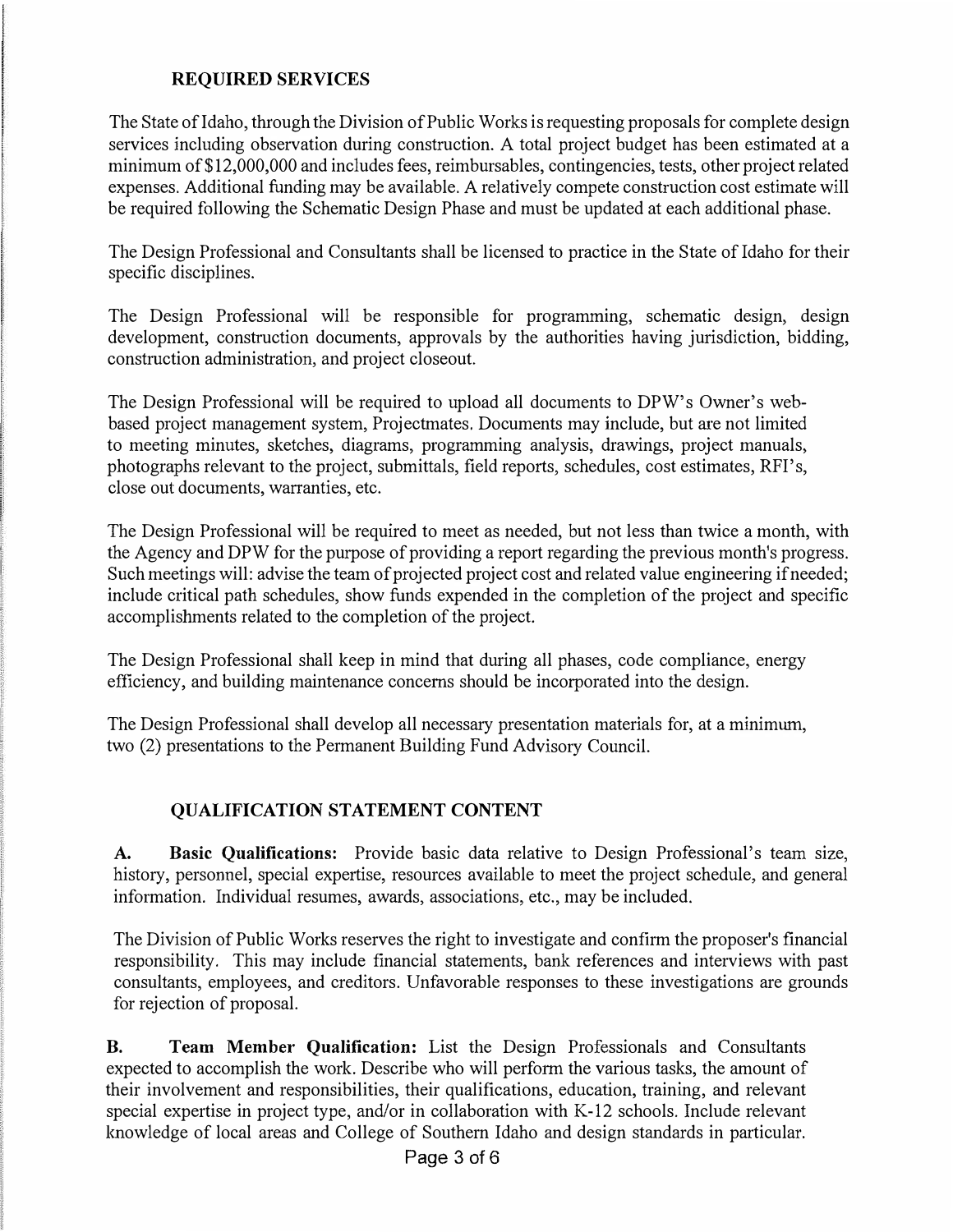Provide a list of at least three (3) projects, with brief descriptions, which show the person's ability to complete projects of this scope and/or type.

**C. Technical Approach to Project:** Include a statement of your approach to this specific project, including design philosophy, understanding of the program, challenges, and opportunities as well as alternative concepts and methods that might be explored. Discuss your ideas and process of value engineering a project during the current market conditions. Include your approach to design within budget and how you will approach ideas such as phasing, building structures and envelopes, designing for expansion, designing efficiently and with economical and maintenance free materials. Demonstrate success with site selection, planning and civil design.

**D. Management Approach to Project:** Describe the firm's management approach to the project including approaches to quality control, schedule, and cost estimation. Include your approach to gathering stakeholder's input and acceptance. Demonstrate success during construction administration and how your team manages each task.

**E. Examples of Work:** Renderings, photographs, drawings, and applicable documents may be submitted as examples of your work. Include name, location, description, project owner, square footage, initial projected construction cost, final construction cost, date of substantial completion, and a reference/contact for each project. For Design Professionals, who have done work for the Division of Public Works in the past seven years, a reference to the project or projects will be sufficient.

**F. Format:** To assist evaluation it is desirable to format the proposal similar to the headings listed above. The proposals should be clear and to the point. Emphasis should be placed on specific qualifications of the people to actually perform the project and approach to the project. Primary contact should be clearly identified on the cover sheet with an email address.

## **SUBMITTAL**

Submit five (5) copies of the submittal; include one USB drive containing a PDF of the submittal. In your SOQ cover letter, include the email address of the primary contact person; **failure to provide this information may result in the proposal being nonresponsive.** 

# **EVALUATION, FINAL RANKING, INTERVIEW PROCESS**

A selection committee consisting of two (2) persons from DPW, two (2) persons from College of Southern Idaho, and an independent Design Professional will evaluate and rank the firms deemed to be the most highly qualified to perform the required services.

The ranking process is accomplished in two steps: 65 points for the Initial Ranking based on the written submittal, and 35 points for a Final Ranking based on an interview. The selection committee will score the written submittals based on the criteria in the Qualification Statement Content and the top 3-5 teams will be invited for an interview. The scores will be based on the tables below.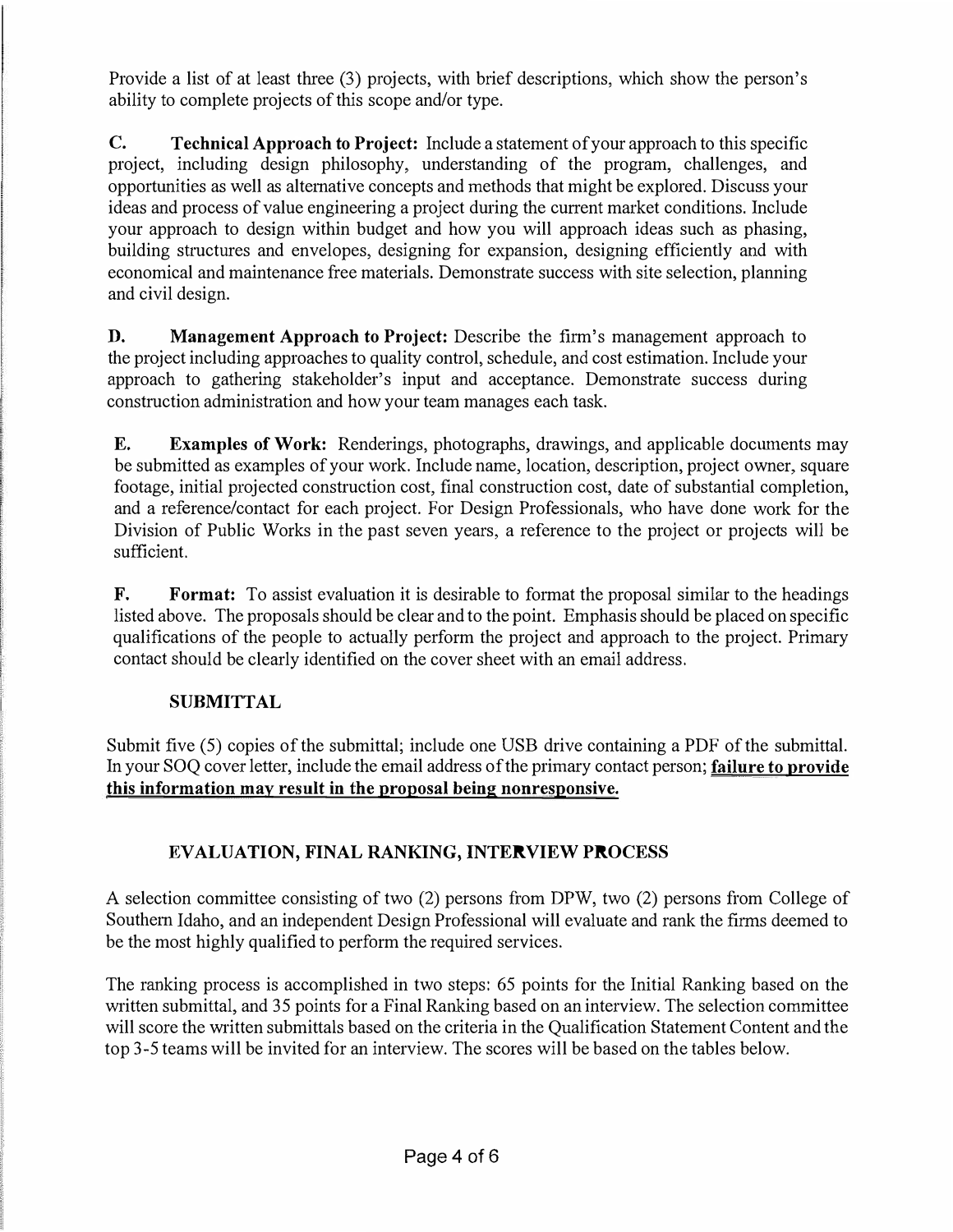| <b>Initial Ranking, Written Point Scoring</b>                                 |                                      |                            |                            |  |
|-------------------------------------------------------------------------------|--------------------------------------|----------------------------|----------------------------|--|
|                                                                               | Criteria                             |                            | Maximum Possible<br>Points |  |
| A                                                                             | <b>Basic Qualifications</b>          |                            | 5                          |  |
| B                                                                             | <b>Team Member Qualifications</b>    |                            | 12                         |  |
| $\mathcal{C}$                                                                 | <b>Technical Approach to Project</b> |                            | 19                         |  |
| D                                                                             | Management Approach to Project       |                            | 12                         |  |
| E                                                                             | <b>Examples of Work</b>              |                            | 15                         |  |
| F                                                                             | Format                               |                            | $\overline{2}$             |  |
| Written Total                                                                 |                                      |                            | 65                         |  |
| <b>Presentation - Interview Point Scoring</b>                                 |                                      |                            |                            |  |
| Criteria                                                                      |                                      | Maximum Possible<br>Points |                            |  |
| Competency and abilities to address<br>the items that will be provided to the |                                      | 20                         |                            |  |
|                                                                               | final ranked teams                   |                            |                            |  |
| Selection Committee's Q & A                                                   |                                      | 15                         |                            |  |
| Presentation - Interview Total                                                |                                      | 35                         |                            |  |

The timeframe for the teams invited for an interview is approximately one hour: 25-30 minutes for the presentation; 15-20 minutes for the selection committee's Q&A; and 5-10 minutes for the Design Professional team's closing comments.

After interviewing the selected teams, the selection committee will rank the interviews to determine the remaining 35% score.

### **AWARD**

Based on the results of the Statement of Qualifications and Interviews, DPW will recommend a course of action to the PBFAC at their next regularly scheduled meeting. If recommended, a notice of intent to negotiate will be issued by DPW.

### **PROPOSED DATES:**

| Receive RFQ Submittals   | July 06, 2022       |
|--------------------------|---------------------|
| Oral Interviews          | July 21, 2022       |
| PBFAC Selection Approval | <b>August, 2022</b> |
| Negotiate Contract       | <b>August, 2022</b> |

#### **SELECTION**

The State will attempt to select a firm at the next scheduled Permanent Building Fund Advisory Council meeting. Upon selection of a firm, the State will issue a letter of intent. However, final award is contingent upon the successful negotiation of an Agreement.